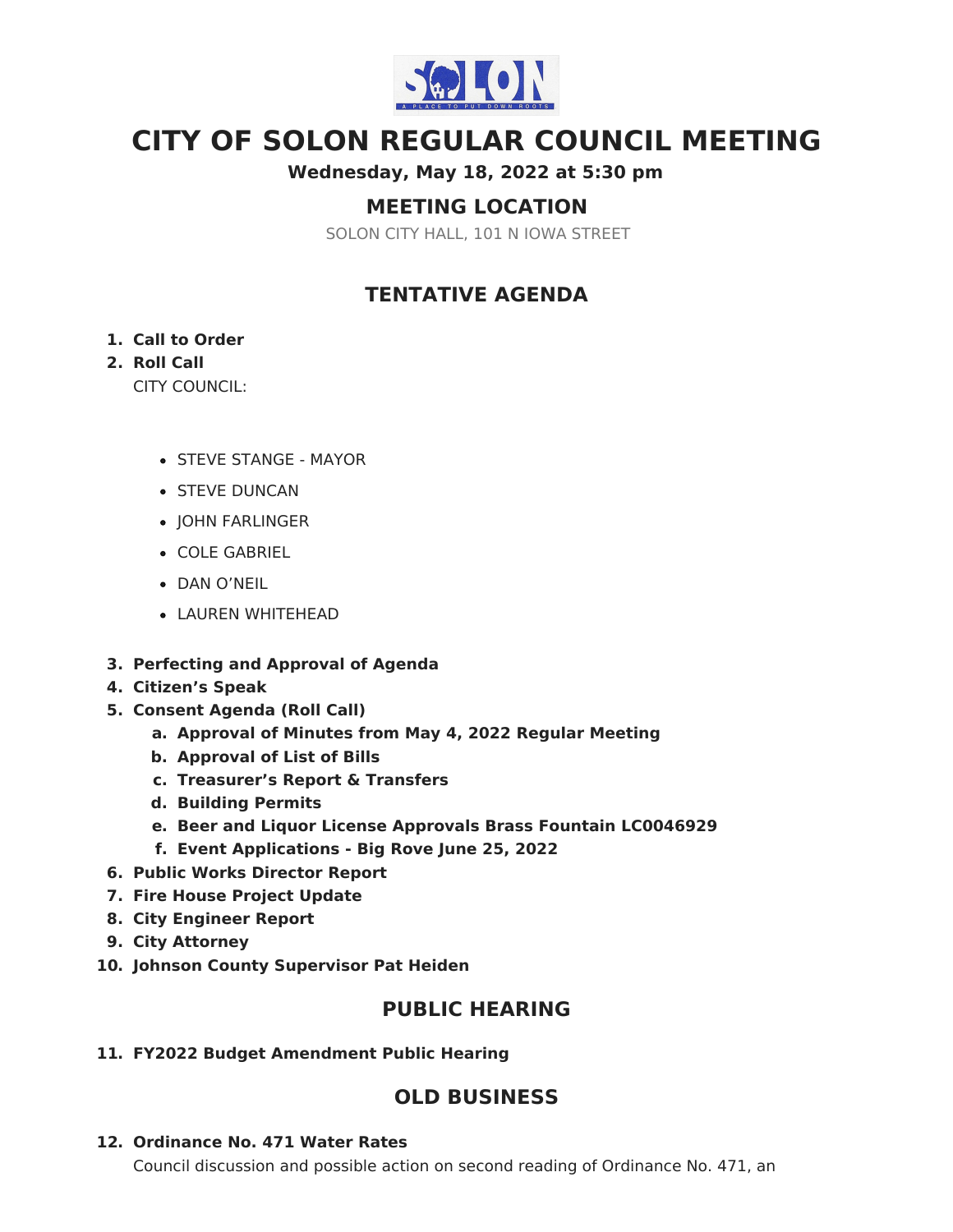ordinance amending the rates for water service.

#### **13. Ordinance No. 472 Sewer Rates**

Council discussion and possible action on second reading of Ordinance No. 472, an ordinance amending rates for sewer service.

# **NEW BUSINESS**

### **14. North Market Square Phase 2 - Ahsure Investments, LLC Developer's Agreement Amendment**

Council discussion and possible action on amendments to Developer's Agreement for North Market Square Phase 2 - Ahsure Investments, LLC.

#### **15. Site Plan Amendment Prairie Equity Group Project**

Council discussion and possible action on amendments to site plan for Prairie Equity Group project.

#### **16. Resolution No. 22-29 FY2022 Budget Amendment**

Council discussion and possible action on Resolution No. 22-29, a resolution approving the FY22 Budget Amendment.

#### **17. Fire House Pay Estimate No. 10**

Council discussion and possible action on Garling Pay Estimate No. 10 in the amount of \$600,333.89.

#### **18. Fire House Pay Estimate No. 11**

Council discussion and possible action on Garling Pay Estimate No. 11 in the amount of \$253,100.92.

#### **19. Fire House Project Change Order No. 24**

Council discussion and possible action on Garling Change Order No. 24 in the amount of \$384.89.

#### **20. Fire House Project Change Order No. 25**

Council discussion and possible action on Garling Change Order No. 25 in the amount of \$4,297.41.

#### **21. Fire House Project Change Order No. 26**

Council discussion and possible action on Garling Change Order No. 26 in the amount of \$1,335.74.

#### **22. FY2022 3rd Quarter Update**

Council discussion and possible action on Fiscal Year 2022 3rd Quarter Update.

# **CLOSED SESSION**